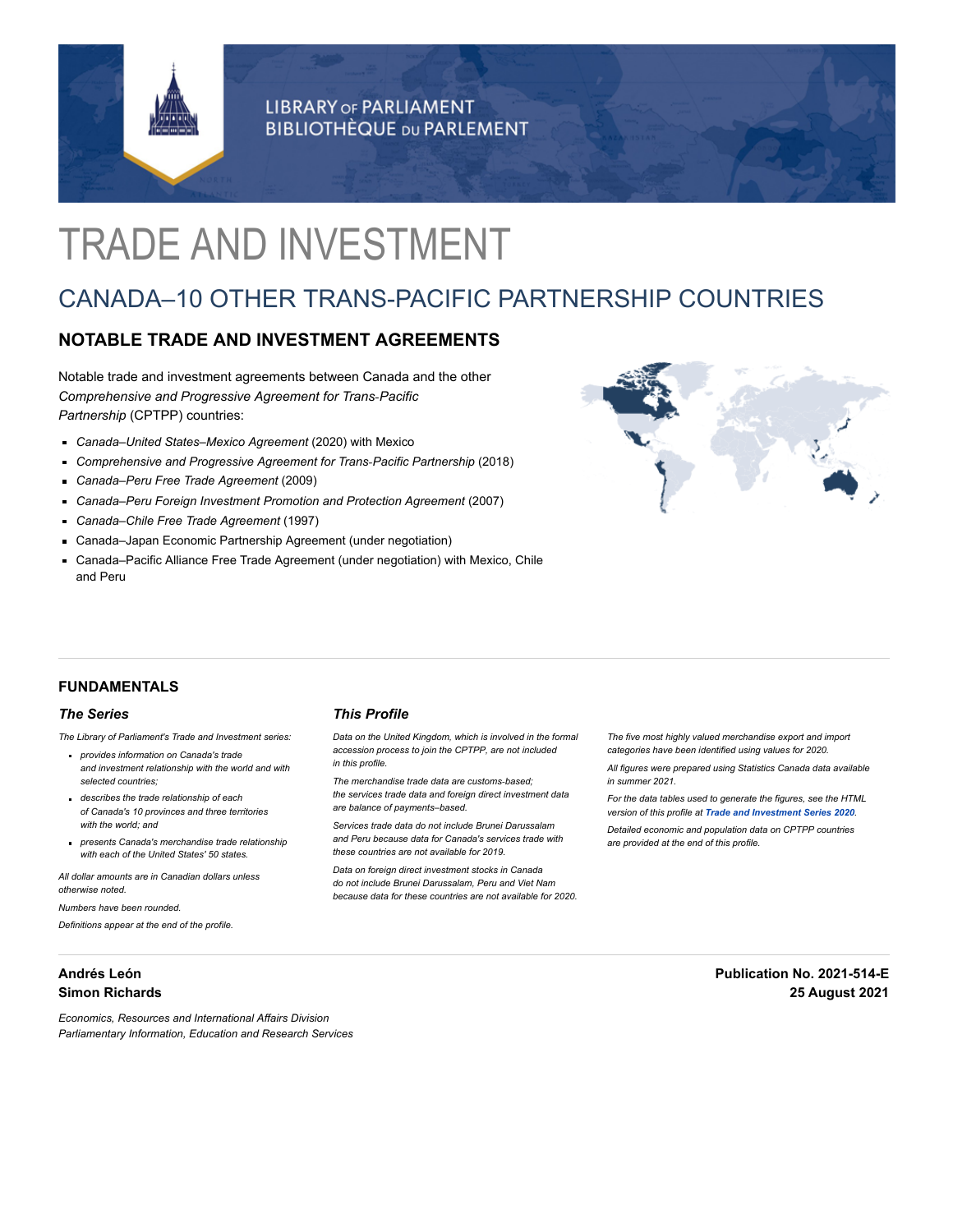# CANADA'S MERCHANDISE TRADE WITH THE OTHER CPTPP COUNTRIES

# **Merchandise Trade**



Bilateral merchandise trade in 2020: \$90.1 billion

 $\equiv$ 

- Exports: \$25.8 billion, a 6.7% decrease from 2019
- Imports: \$64.3 billion, an 11.8% decrease from 2019

Trade deficit in 2020: \$38.5 billion, a decrease from \$45.2 billion in 2019



Exports in 2020: 4.9% of the total value of Canadian exports, an increase from 4.7% in 2019

Imports in 2020: 11.9% of the total value of Canadian imports, a decrease from 12.1% in 2019



Highest‑valued exporters to the other CPTPP countries in 2020:

- Ontario \$6.7 billion, a decrease from \$7.5 billion in 2019
- $\bullet$  British Columbia \$4.7 billion, a decrease from \$6.0 billion in 2019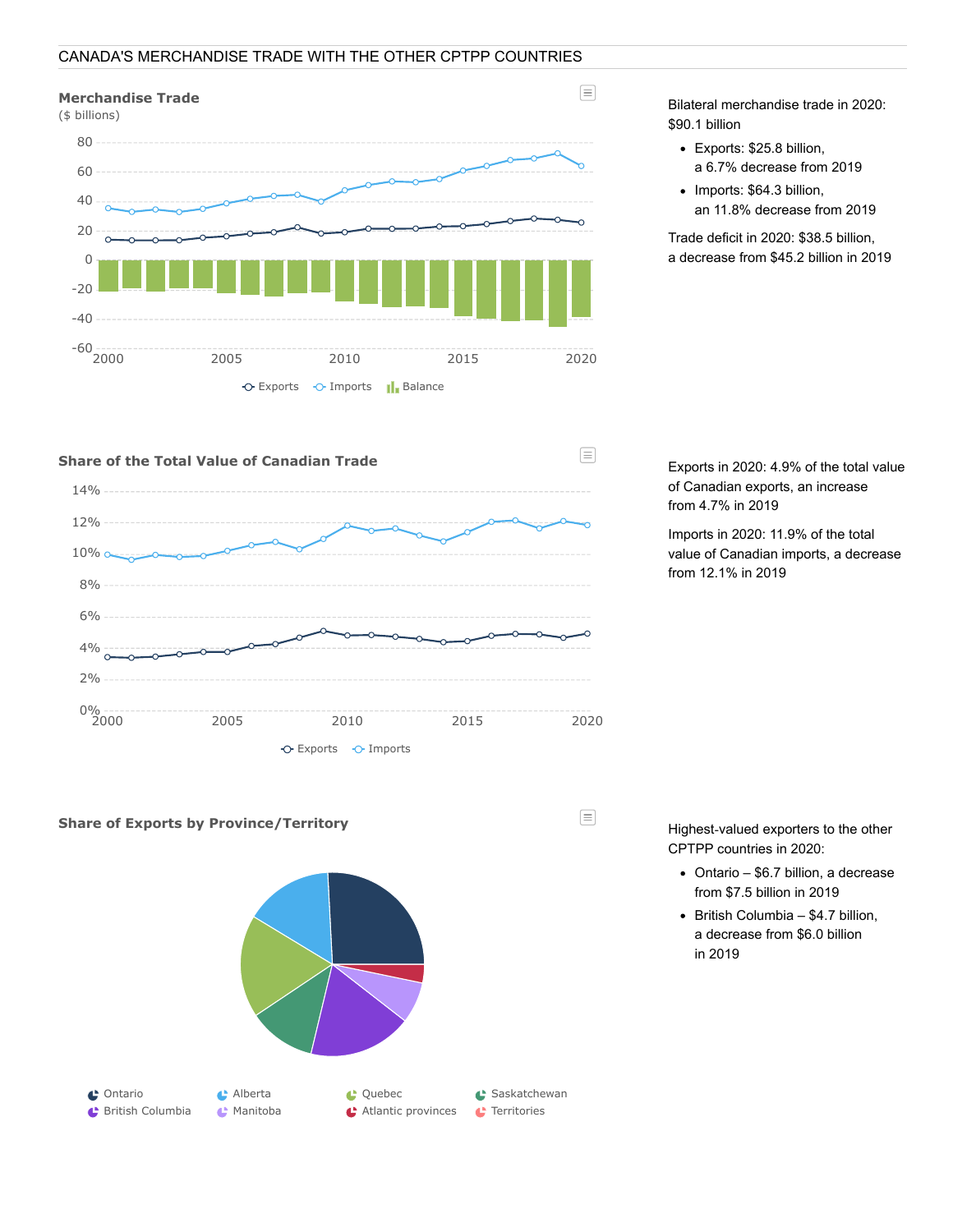$\equiv$ 

 $\equiv$ 

# **Destinations for Merchandise Exports by Country**

(\$ billions)









Destinations for merchandise exports to the other CPTPP countries, by country, in 2020:

- Japan 48.0%
- $\bullet$  Mexico 23.8%
- Australia 8.3%
- $\bullet$  Singapore  $-4.8\%$
- $\bullet$  Chile 3.8%
- All other CPTPP countries 11.4%

Merchandise exports to Japan and to all other CPTPP countries in 2020:

- Japan \$12.4 billion, a decrease from \$12.6 billion in 2019
- All other CPTPP countries \$13.4 billion, a decrease from \$15.1 billion in 2019

Sources of merchandise imports from the other CPTPP countries, by country, in 2020:

- $\bullet$  Mexico 46.5%
- $\bullet$  Japan 21.0%
- $\bullet$  Viet Nam  $-$  12.7%
- Peru  $5.7%$
- $\bullet$  Malaysia 4.7%
- All other CPTPP countries 9.3%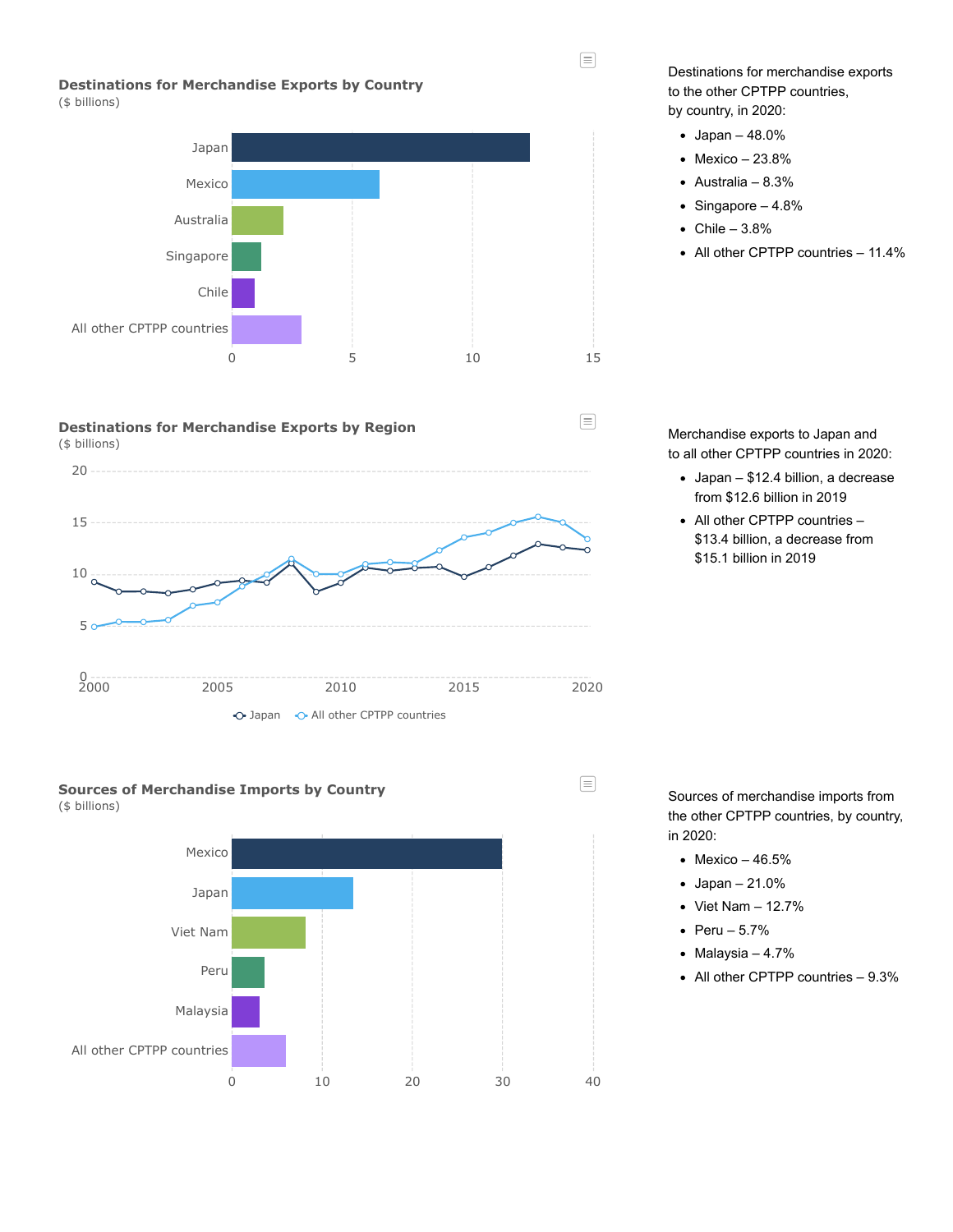### **Sources of Merchandise Imports by Region**

(\$ billions)



## **Share of Exports by Sector**







Merchandise imports from Mexico and from all other CPTPP countries in 2020:

 $\equiv$ 

 $\equiv$ 

 $\equiv$ 

- Mexico \$29.9 billion, a decrease from \$37.0 billion in 2019
- All other CPTPP countries -\$34.4 billion, a decrease from \$35.9 billion in 2019

Exports in 2020:

- Resource-based goods 35.2%, an increase from 32.0% in 2019
- $\bullet$  Manufactured goods  $-64.8\%$ , a decrease from 68.0% in 2019

Highest‑valued exports in 2020: Canola and wheat, together accounting for 14.6% of the total value of Canadian exports to the other CPTPP countries

- Canola: \$1.9 billion, an increase from \$1.6 billion in 2019
- Wheat: \$1.9 billion, an increase from \$1.6 billion in 2019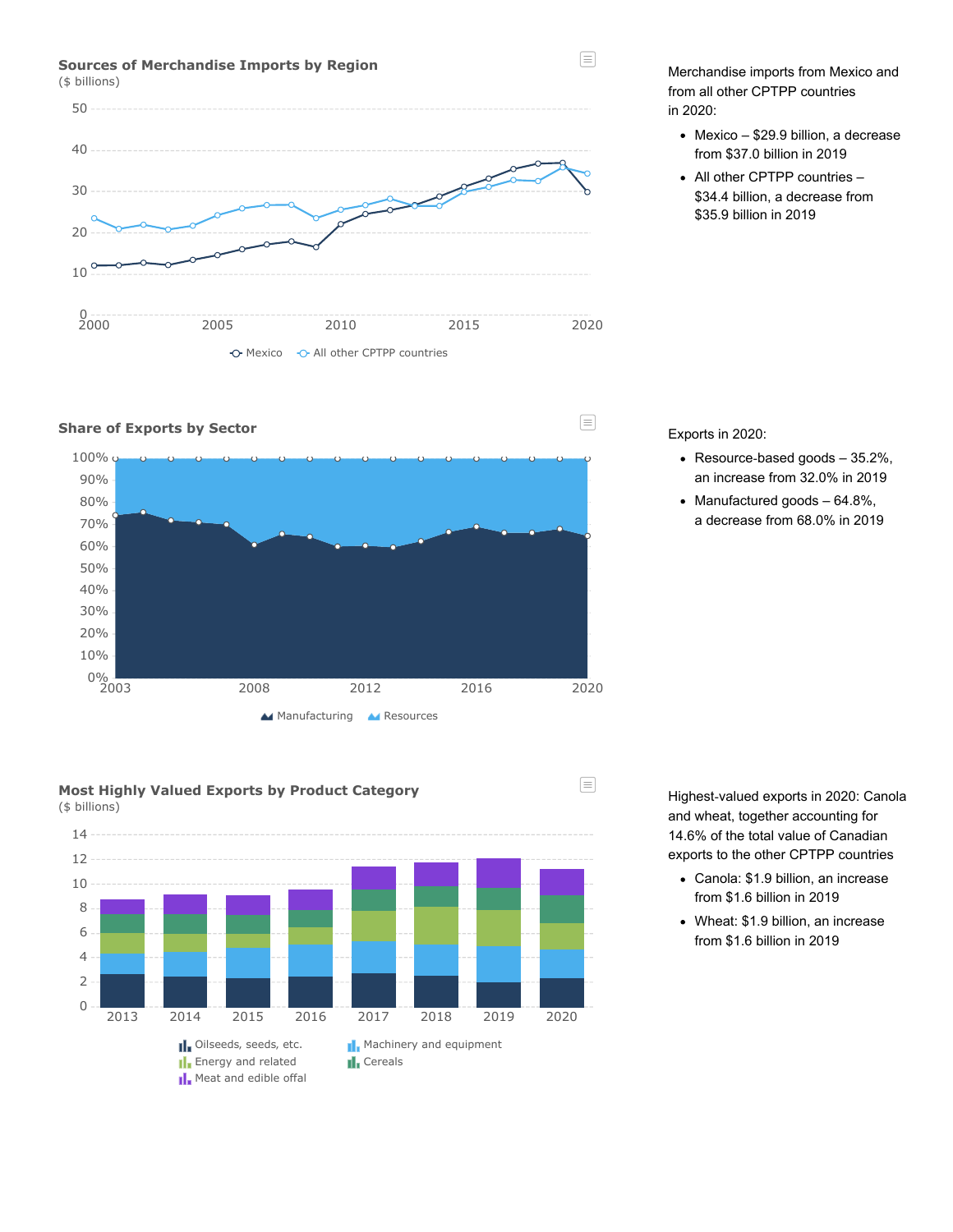#### **Share of Imports by Sector**







Imports in 2020:

- Resource-based goods 11.5%, an increase from 9.9% in 2019
- $\bullet$  Manufactured goods  $-88.5\%$ , a decrease from 90.1% in 2019

Highest-valued imports in 2020: Motor vehicles and gold, together accounting for 16.7% of the total value of Canadian imports from the other CPTPP countries

- Motor vehicles: \$7.3 billion, a decrease from \$9.5 billion in 2019
- Gold: \$3.5 billion, an increase from \$3.0 billion in 2019

# **Trade Balance by Product Category**

(\$ billions)



Largest merchandise trade deficit in 2020: Machinery and equipment, at \$16.7 billion

Largest merchandise trade surplus in 2020: Agriculture and food, at \$2.1 billion

 $\equiv$ 

 $\equiv$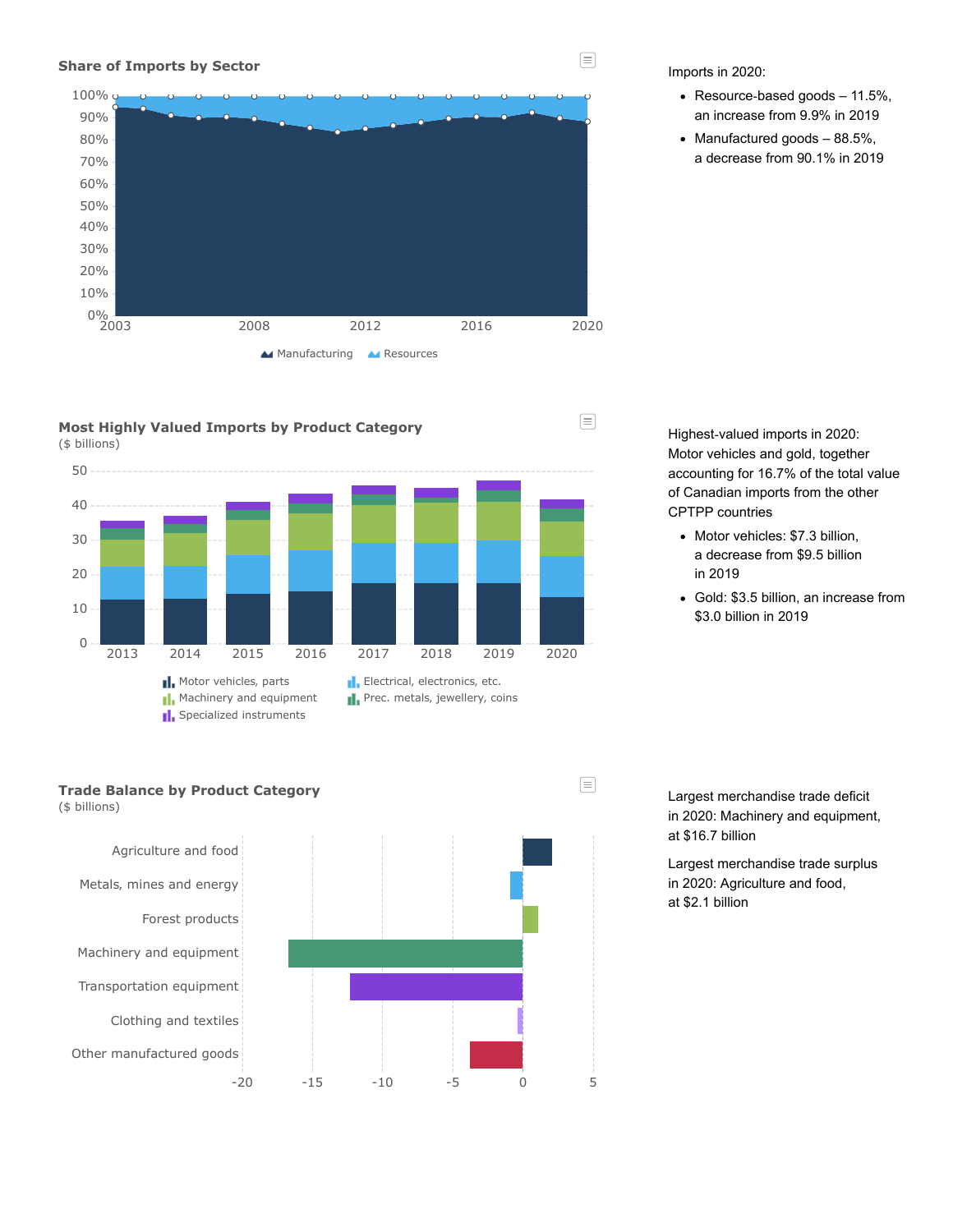# CANADA'S SERVICES TRADE WITH THE OTHER CPTPP COUNTRIES





**T**. Transportation and government services

Services trade between Canada and selected other CPTPP countries in 2019: \$19.9 billion

- Exports: \$8.0 billion, a 5.5% increase from 2018
- Imports: \$12.0 billion, a 3.8% increase from 2018

Trade deficit in 2019: \$4.0 billion, unchanged from 2018

*Services trade data do not include Brunei Darussalam and Peru because data for Canada's services trade with these countries are not available for 2019*

Services trade deficit in 2019: Largely due to travel services trade

Travel services

- Exports: \$3.1 billion
- Imports: \$5.3 billion

Commercial services

- Exports: \$3.3 billion
- Imports: \$3.0 billion

Transportation and government services

- Exports: \$1.6 billion
- Imports: \$3.7 billion

*Services trade data do not include Brunei Darussalam and Peru because data for Canada's services trade with these countries are not available for 2019*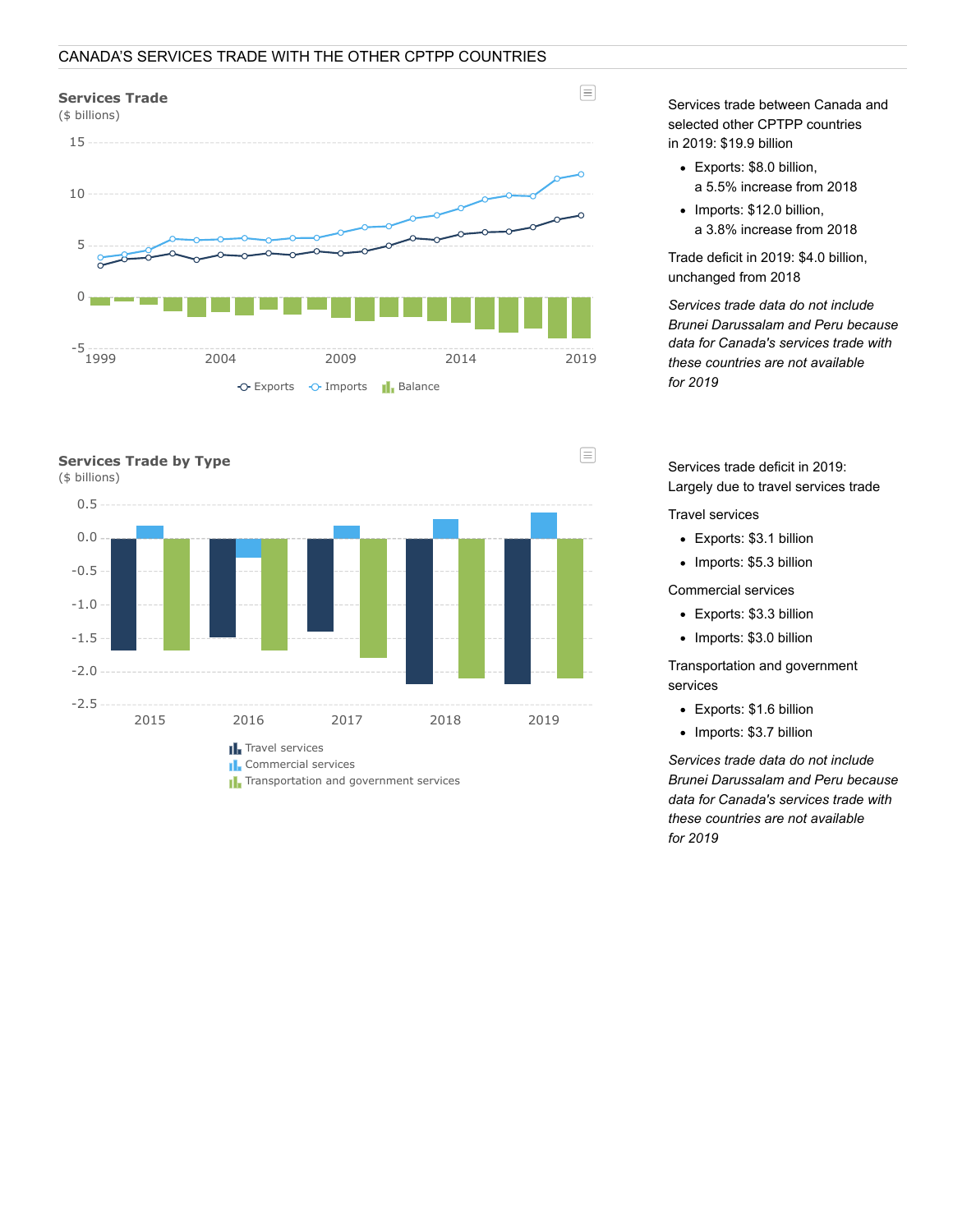# **Destinations for Services Exports**

(\$ billions)



## **Sources of Services Imports**

(\$ billions)



Destinations for services exports to selected other CPTPP countries in 2019:

- Mexico 24.9%
- $\bullet$  Japan 23.7%
- $\bullet$  Australia 23.5%
- $\bullet$  Singapore 11.5%
- $\bullet\text{ Viet Nam} 6.2\%$
- Other CPTPP countries 10.2%

*Services trade data do not include Brunei Darussalam and Peru because data for Canada's services trade with these countries are not available for 2019*

Sources of services imports from selected other CPTPP countries in 2019:

- $\bullet$  Mexico 35.4%
- Japan 26.0%
- $\bullet$  Singapore 19.4%
- $\bullet$  Australia 11.0%
- $\bullet$  Malaysia 2.8%
- Other CPTPP countries 5.3%

*Services trade data do not include Brunei Darussalam and Peru because data for Canada's services trade with these countries are not available for 2019*



目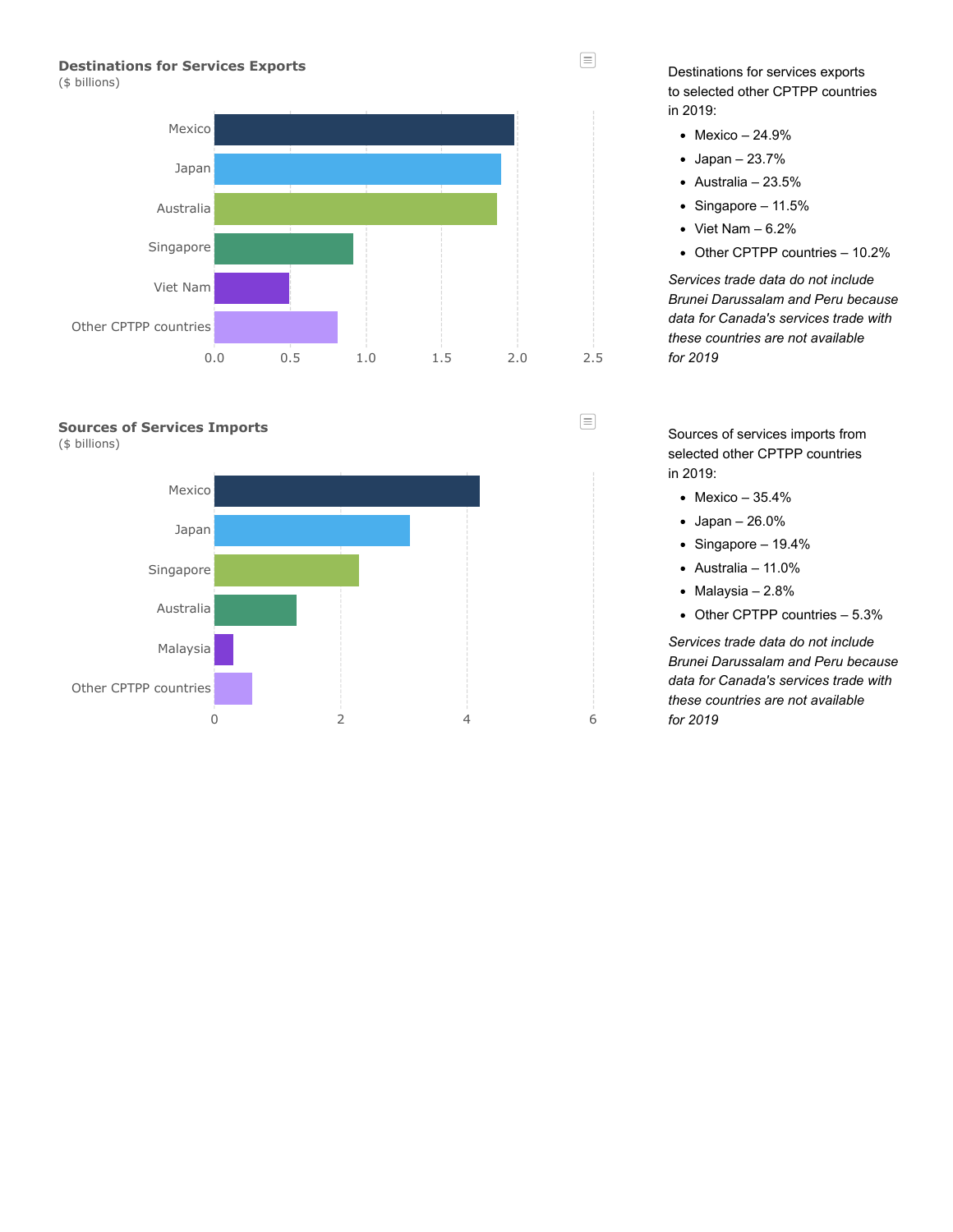# CANADA'S FOREIGN DIRECT INVESTMENT WITH THE OTHER CPTPP COUNTRIES



(\$ billions)



**Sources of Foreign Direct Investment in Canada** (\$ billions)



Destinations for Canadian foreign direct investment in the other CPTPP countries in 2020:

Australia – 35.3%

 $\equiv$ 

 $\equiv$ 

- $\bullet$  Mexico 21.6%
- $\bullet$  Chile 17.3%
- $\bullet$  Peru 11.3%
- $\bullet$  Japan 6.6%
- All other CPTPP countries 7.9%

Sources of foreign direct investment in Canada from selected other CPTPP countries in 2020:

- Japan 59.3%
- $\bullet$  Australia 31.9%
- $\bullet$  Mexico 4.1%
- $\bullet$  Singapore 2.4%
- $\bullet$  Chile 1.2%
- Other CPTPP countries 1.1%

*Data on foreign direct investment stocks in Canada do not include Brunei Darussalam and Viet Nam because data for these countries are not available for 2020*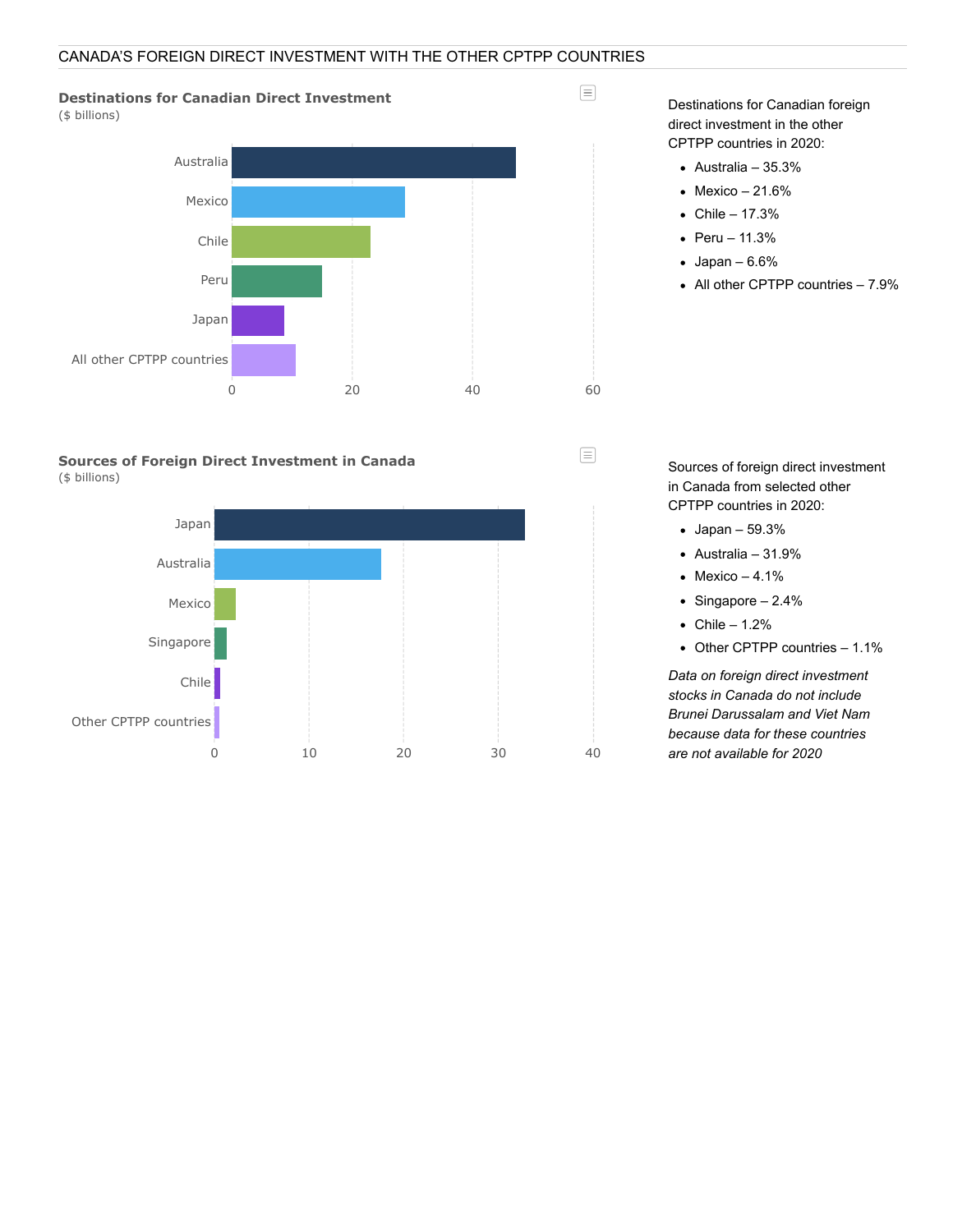# PROFILE OF THE CPTPP COUNTRIES

On 8 March 2018, Australia, Brunei Darussalam, Canada, Chile, Japan, Malaysia, Mexico, New Zealand, Peru, Singapore and Viet Nam signed the CPTPP. The agreement entered into force on 30 December 2018 for Australia, Canada, Japan, Mexico, New Zealand and Singapore, followed by Viet Nam on 14 January 2019. In February 2021, the United Kingdom formally requested accession to the CPTPP. The request was approved in June 2021, and the accession process is under way.

| <b>CPTPP Countries</b>      |                         |                                       |                   |                                                                                                          |
|-----------------------------|-------------------------|---------------------------------------|-------------------|----------------------------------------------------------------------------------------------------------|
| <b>Country</b>              | GDP at PPP (2020, US\$) | GDP per Capita at PPP<br>(2020, US\$) | Population (2020) | <b>Merchandise Exports</b><br>and Imports as a Percentage<br>of GDP at Official<br>Exchange Rates (2020) |
| Australia                   | 1.3 trillion            | 52,400                                | 25.7 million      | 34.8%                                                                                                    |
| Brunei Darussalam           | 28.7 billion            | 65,700                                | 437,500           | 94.8%                                                                                                    |
| Canada                      | 1.8 trillion            | 48,100                                | 38.0 million      | 49.0%                                                                                                    |
| Chile                       | 479.2 billion           | 25,100                                | 19.1 million      | 52.5%                                                                                                    |
| Japan                       | 5.3 trillion            | 41,700                                | 125.8 million     | 25.2%                                                                                                    |
| Malaysia                    | 902.6 billion           | 27,900                                | 32.4 million      | 125.9%                                                                                                   |
| Mexico                      | 2.4 trillion            | 18,800                                | 128.9 million     | 75.5%                                                                                                    |
| New Zealand                 | 224.8 billion           | 44,200                                | 5.1 million       | 36.1%                                                                                                    |
| Peru                        | 391.5 billion           | 11,900                                | 33.0 million      | 38.9%                                                                                                    |
| Singapore                   | 560.2 billion           | 98,500                                | 5.7 million       | 203.6%                                                                                                   |
| Viet Nam                    | 842.0 billion           | 8,700                                 | 97.3 million      | 201.1%                                                                                                   |
| <b>CPTPP</b><br>(estimates) | 14.3 trillion           | 27,900                                | 511.5 million     | N/A                                                                                                      |

Notes: Gross domestic product (GDP) at purchasing power parity (PPP) for the CPTPP countries collectively was calculated by summing the values for the 11 CPTPP countries.

GDP per capita at PPP was calculated by dividing the estimated GDP at PPP for the CPTPP countries collectively by the estimated population of the CPTPP countries collectively.

The estimated population for the CPTPP countries collectively was calculated by summing the population for the 11 CPTPP countries.

Source: World Bank's World Development Indicators database.